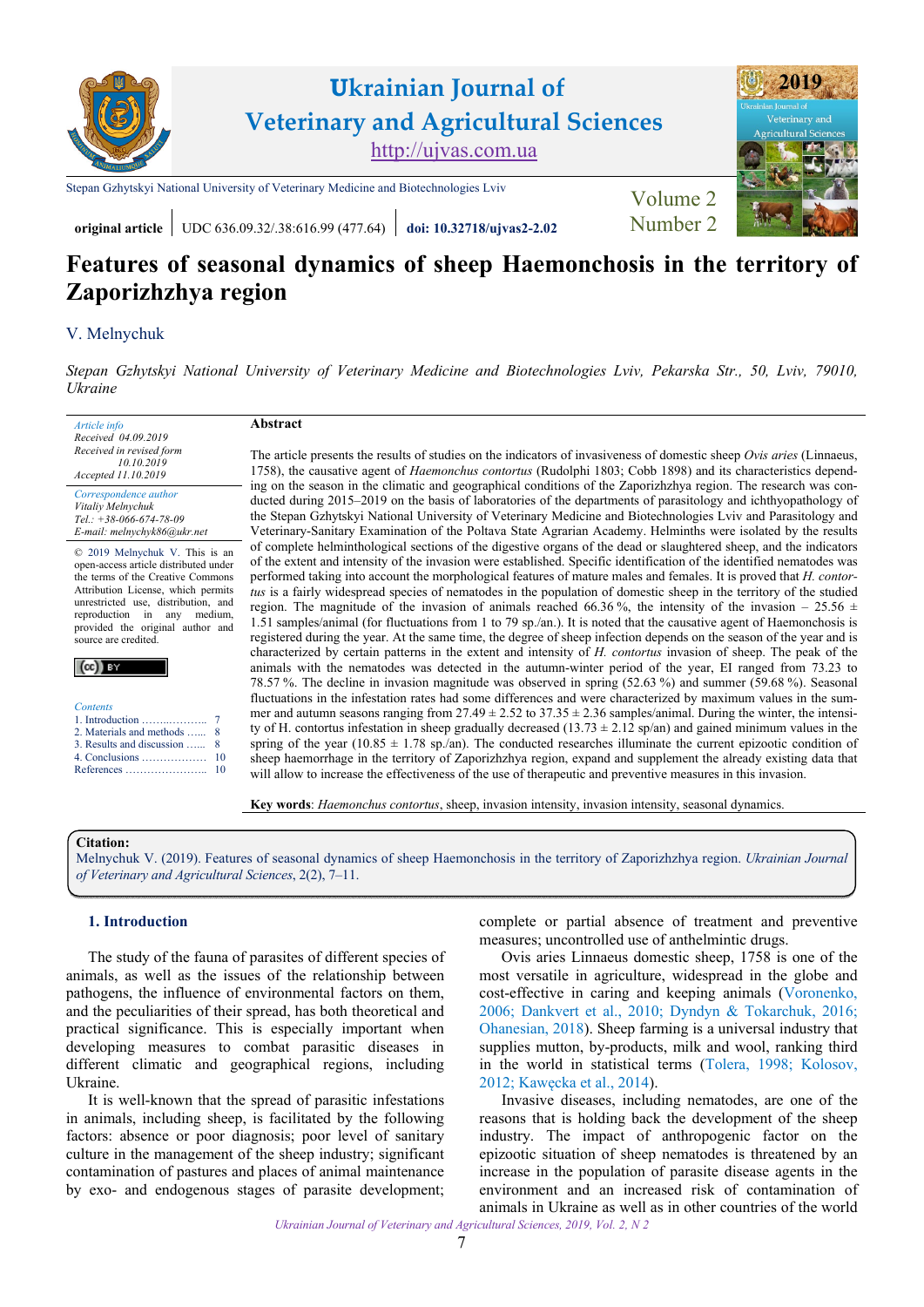<span id="page-1-0"></span>([Byrka & Berezovskyi, 2003](#page-4-0); [Abakar et al., 2008](#page-3-0), [Bohach](#page-4-0) [al., 2015](#page-4-0)).

Intestinal helminthiasis is a major economic disadvantage to the sheep industry, among which digestive organs, including hemonchosis, occupy a leading place ([Eslami et al., 1979](#page-4-0); [Gupta et al., 1987](#page-4-0); [Idris et al., 2012\)](#page-4-0). Scientists say that hemonchosis is a widespread invasion in many countries. For example, in Ethiopia sheep infectivity of hemonhus fluctuates within  $67.2-100\%$  [\(Badaso &](#page-3-0) [Addis, 2015](#page-3-0); [Abdo et al., 2017](#page-3-0)), in Africa – 68–100 % ([Attindehou et al., 2012](#page-3-0)). According to various researchers, animal infestation in Pakistan ranges from 35.4 to 80.6 % ([Asif et al., 2008](#page-3-0); [Raza et al., 2009](#page-4-0); [Tasawar et al., 2010\)](#page-4-0). In Iran, the infestation rate was 9.3 % ([Tehrani et al., 2012](#page-4-0)) and up to 19.89 % in Nepal [\(Adhikari et al., 2017\)](#page-3-0).

In the territory of our country, only available information on the prevalence of Haemonchosis invasion of sheep and goats in the territory of Dnipropetrovsk region was found in the available literature; in general, these animals had an EI of 44.4 % ([Boyko, 2015](#page-4-0)).

Scientists have shown that hemonhus, parasitizing in the digestive canal of ruminants, cause various pathological changes, significantly affect all systems of the body, including the immune system, causing secondary immunodeficiencies, promote the development of secondary infections and anemia, reduce organism resistance ([Besier et](#page-3-0) [al., 2016](#page-3-0)).

In spite of the fact that in the available literature there are many questions about epizootology of sheep canal nematodes in different countries of the world, many questions remain about the peculiarities of their flow in the territory of different regions of Ukraine.

In view of the above, the aim of our research was to find out the rates of infestation of sheep by the causative agent in the territory of Zaporizhzhya region, depending on the season. The aim of the study was to investigate the seasonal dynamics of the extent and intensity of the invasion.

## **2. Materials and methods**

The research was conducted during 2015–2019 on the basis of laboratories of the departments of Parasitology and Ichthyopathology of the Stepan Gzhytskyi National University of Veterinary Medicine and Biotechnologies Lviv and Parasitology and Veterinary-Sanitary Examination of the Poltava State Agrarian Academy.

The collection of nematodes was carried out by the method of complete helminthological autopsy of the digestive organs of dead or slaughtered sheep coming from the farms of Zaporizhzhya region, according to the conventional method ([Skrjabin, 1928\)](#page-4-0). The species of nematodes were determined using a determinant [\(Ivashkin, 1998\)](#page-4-0). A total of 214 intestines from sheep of different breeds and age groups were examined, and 3629 specimens of Haemonchus contortus nematodes were identified. The main indicators of invasiveness of sheep were the extent and intensity of the invasion (EI, %; II, sp./an.).

Microscopy of the preparations was performed using microscopes MICROmed XS 55 (China) and OLYMPUS CX 23 (China). Microphotography was performed using a digital camera using a MICROmed 5 Mpix (China) microscope. Statistical processing of experimental results was performed by determining the arithmetic mean (M) and its error (m).

## **3. Results and discussion**

According to the complete helminthological section of the digestive canal of domestic sheep (*Ovis aries*) from Zaporizhzhia oblasts, nematodes of white color (single specimens had a slightly pinkish tinge), relatively thick and long in shape, were found in the small intestine and abomasum (Fig. 1).



**Fig. 1.** The appearance of the imagine forms of helminths of the species *H. contortus*

Studies have shown that the identified worms belong to the species *Haemonchus contortus* (Rudolphi 1803; Cobb 1898). Common morphological features for males and females of the nematodes of this species are the presence of a wide and blunt head end (Fig. 2 A.) with a small oral cavity (Fig. 2 B.), in the middle of which there is a small tooth. In addition, at the main end of the parasite are located excretory opening (Fig. 2 B.) and clearly visible cervical papillae (Fig. 2 G.)



**Fig. 2.** Main end of *H. contortus* ( $\times$  100;  $\times$  400)

Differential features for males of this species are the presence of a wide genital bursa with two spicules and a handle between them (Fig.  $3$  A.), and for females – a section of the vulva (Fig. 3 B.) with a tongue-shaped cuticular valve.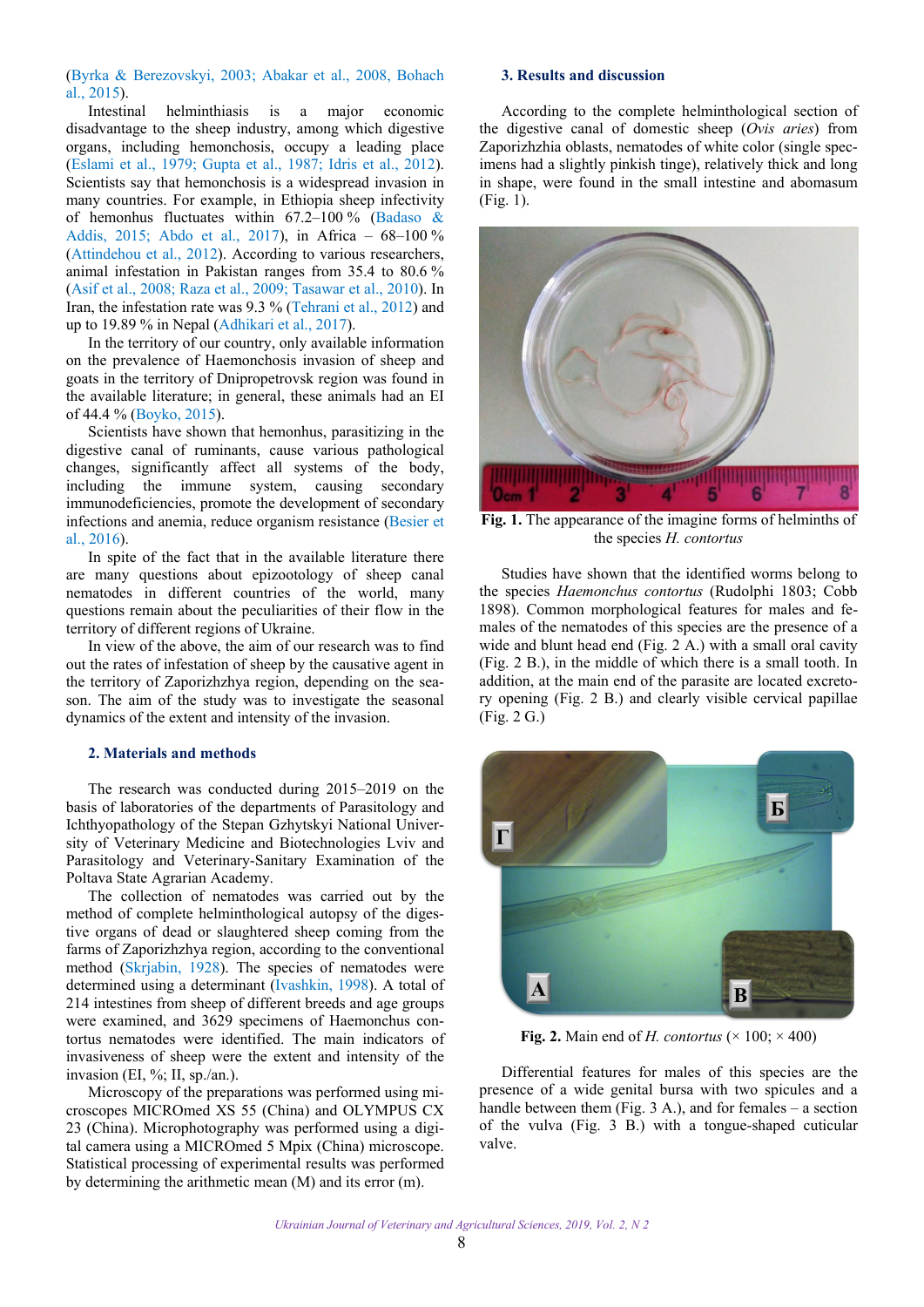



**Fig. 3.** *H. contortus* ( $\times$  100): A – Tail end  $\partial$ ; B – Vulva  $\Omega$ 

It has been reported that in the region studied, the contagion of animals with the pathogen *H. contortus* reached 66.36 % at an average invasion intensity of  $25.56 \pm$ 1.51 sp./an. (for fluctuations from 1 to 79 samples).

Studies have found that hemonchus was detected within a year. At the same time, the degree of affection of sheep depended on the time of year (Table 1).

### **Table 1**

Seasonal dynamics of sheep haemophysis in the conditions of Zaporizhzhia region farms

| <b>Season</b> | Researched | Invaded | $EI,\%$ | II. samples/animals |          |
|---------------|------------|---------|---------|---------------------|----------|
|               |            |         |         | $M \pm m$           | min-max  |
| Winter        | 42         | 33      | 78.57   | $13.73 \pm 2.12$    | $1 - 63$ |
| Spring        | 38         | 20      | 52.63   | $10.85 \pm 1.78$    | $1 - 34$ |
| Summer        | 62         | 37      | 59.68   | $27.49 \pm 2.52$    | $3 - 67$ |
| Autumn        |            |         | 73.23   | $37.35 \pm 2.36$    | $6 - 79$ |

The maximum number of animals infected with the causative agent of hemonchosis was registered in winter, EI was 78.57 %. In the spring, the number of sick animals was the lowest – up to 52.63 %. Since the summer of the year, the magnitude of invasions has gradually increased, reaching 59.68 %. In the fall, the rates of invasiveness of sheep were 73.23 %.

It should be noted that during the year, the magnitude of the invasion had some fluctuations with two peaks in autumn and winter. As for the indicators of the intensity of the invasion, their seasonal variations had some differences. Thus, in the winter of the year, the invasion intensity was rather low and amounted to  $13.73 \pm 2.12$  sp./an. (for fluctuations from 1 to 63 samples). In spring and summer, the number of nematodes detected averaged  $10.85 \pm 1.78$  and  $27.49 \pm 2.52$  sp./an.(for fluctuations from 1 to 34 and from 3 to 64 specimens), respectively. The maximum value of the indicator of invasion intensity in the autumn period of the year – 37.35  $\pm$  2.36 sp./an. (for fluctuations from 6 to 79 samples).

Thus, it was established that the peak of the extent of Haemonchosis invasion in sheep falls in the autumn-winter period of the year (73.23–78.28 %). At the same time, the maximum values of the invasion intensity were detected in the autumn period of the year  $(37.35 \pm 2.36 \text{ sp.}/\text{an.})$ .

It should be noted that the indicators of invasiveness of sheep on a monthly basis had their own peculiarities (Fig. 4).

Thus, it was found that the highest infestation rate of sheep with the causative agent of hemonosis is in December

 $(EI - 86.67 \%)$ . In the following months, the number of diseased animals gradually decreased and reached a minimum in May (EI 45.45 %). It should be noted that in general, both in the winter and in the spring months, there is a tendency to reduce the invasiveness of animals. Since the month of June, the number of animals invaded has gradually increased and reached its maximum in November (75.0 %).

A different pattern was observed in the rate of invasion. In December II reached  $21.31 \pm 4.33$  sp./an. (for fluctuations from 3 to 63 sp./an.). It should be noted that from January to April fluctuations in the intensity of Haemonchosis invasion were observed. Thus, compared to December, they decreased slightly to  $11.10 \pm 1.76$  sp./an. (for oscillations from 3 to 19 samples). Further, in February, the lowest animal invasiveness was recorded:  $11.10 \pm 1.76$  animals per head. (for fluctuations from 1 to 17 samples). In March, a slight increase in the invasiveness index was recorded to 9.11  $\pm$ 1.81 sp./an. (for fluctuations from 2 to 18 samples), which again fell slightly to  $8.17 \pm 2.09$  sp./an. in April. (for fluctuations from 2 to 18 samples). Since May, the number of nematode sheep found in the body has gradually increased and by the end of summer (August) averaged 33.36  $\pm$ 5.11 sp./an. (for fluctuations from 2 to 18 samples). The tendency to increase the number of nematodes of the species *H. contortus* persisted in the autumn months. In November, the highest rate of invasiveness of sheep was observed, reaching  $40.28 \pm 4.07$  sp./an. (for fluctuations from 14 to 79 samples).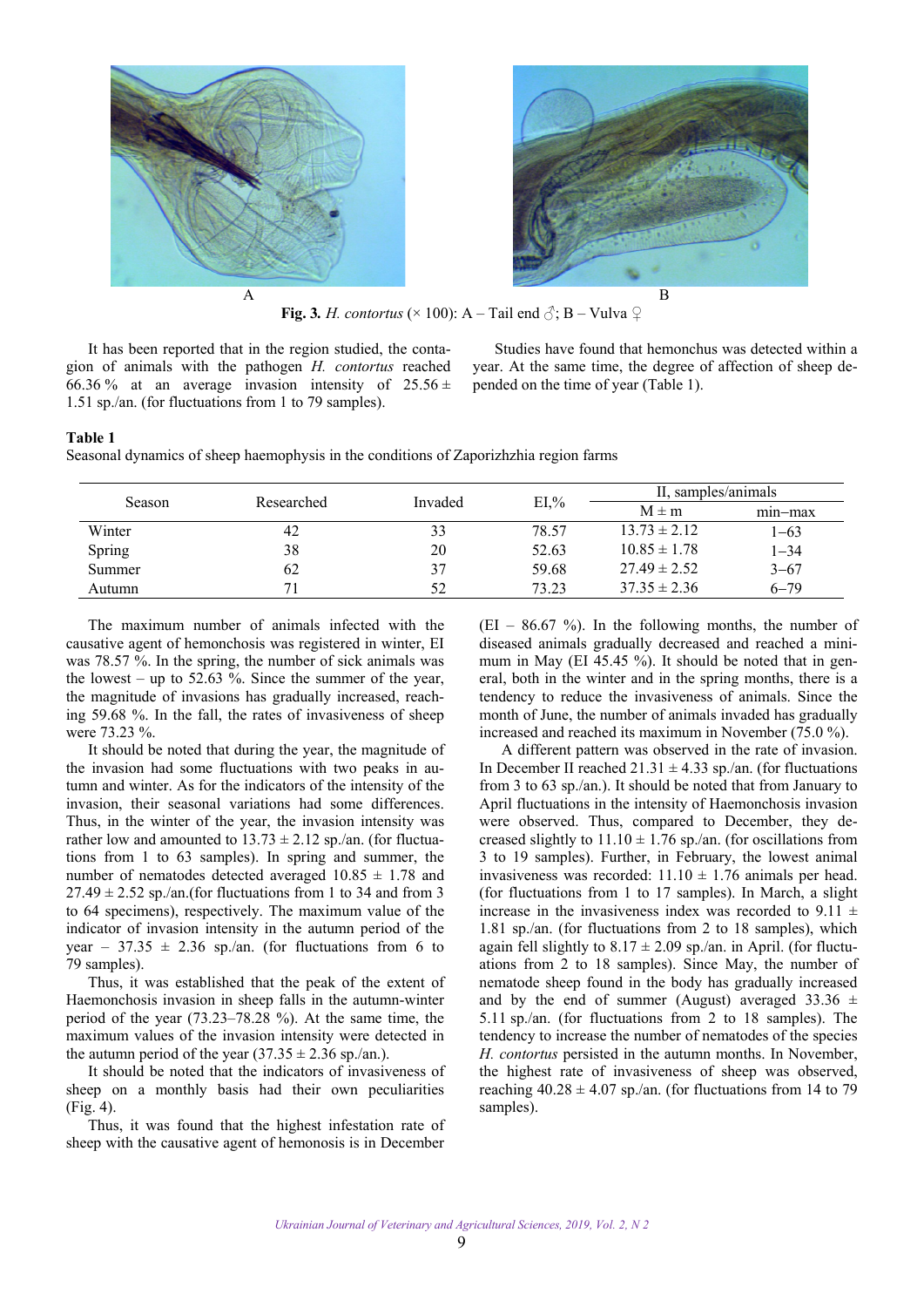<span id="page-3-0"></span>

**Fig. 4.** Indicators of extensiveness and intensity of Haemonchosis invasion of sheep on the territory of Zaporizhzhia region farms during the year

Therefore, as a result of the conducted research, it was established that nematodes of the species *H. contortus* are a fairly common causative agent of Haemonchosis among domestic sheep in the Zaporizhzhya region. The presence of the causative agent of *H. contortus* species and the invasiveness of wild and domestic ruminants in the territory of Ukraine is evidenced by the works of other scientists ([Dov](#page-4-0)[gyi et al., 2011](#page-4-0); [Boyko, 2015](#page-4-0); [Zvegintsova et al., 2015\)](#page-4-0).

Simultaneously, information on the aspects of the seasonal dynamics of the specified helminthiasis both in the territory of the studied region and Ukraine as a whole was not found in the available scientific literature, so the studies conducted in this direction are relevant.

We established for the first time that Haemonchosis invasion of sheep in the territory of the studied region has a pronounced seasonal dynamics. Thus, a high rate of invasiveness of sheep pathogen in winter with a low intensity of invasion; decrease in indicators of EI and II in the spring; the recurrence of EI and II in the summer-autumn period with the peak of the invasion intensity in November.

The findings obtained confirm the work of scientists from Ethiopia, who recorded the highest number of hemonchus in winter (EI – 66.5 %) (Badaso & Addis, 2015). At the same time, the literature has revealed scientific data on the seasonal dynamics of sheep haemophysis, which are somewhat different from those established by us. Such a high rate of sheep invasiveness was recorded in September (EI – 79.68 %) (Bekuma, 2019). In our opinion, the difference in the rates of infestation of sheep by the causative agent of Haemonchosis is directly related to the research methods. The author used an oescopic method of fecal examination, which in turn reflects only the quantitative index of helminth eggs at one time or another, and cannot be used to calculate the helminths themselves in the animal.

Thus, the data obtained in the experiments are of great theoretical and practical importance in the planning and implementation of diagnostic, as well as therapeutic and prophylactic measures for sheep Haemonchosis.

## **4. Conclusions**

The causative agent of *Haemonchosis contortus* is highly prevalent among domestic sheep in the territory of Zaporizhzhya region (EI – 66.36 %, II – 25.56  $\pm$  1.51 sp./an.).

It is established that the intensity and intensity of hemonchosis invasion has a pronounced seasonal dynamics. It has been found that the peak of hemonchosis invasion occurs in the autumn-winter period (EI – 73.23 and 78.28 %), and the invasion intensity – in the autumn period of the year  $(37.35 \pm 2.36 \text{ sp./an.}).$ 

#### **References**

- [Abakar, A. D., Almalaik, A. H. A., & Bashar, A. E. \(2008\). Preva](https://doi.org/10.3923/ajava.2008.390.399)lence and Dynamics of Some Gastrointestinal Parasites of Sheep and Goats in Tulus Area Based on Post-Mortem Examination. *Asian Journal of Animal and Veterinary Advances*, 3(6), 390–399. doi: 10.3923/ajava.2008.390.399.
- [Abdo, B., Tesfaye, W., & Shibbiru, T. \(2017\). Prevalence of](https://www.iiste.org/Journals/index.php/JNSR/article/view/36682)  Haemonchosis and Associated Risk Factors in Small Ruminants Slaughtered at Bishofu Elfora Export Abattoir. *Journal of Natural Sciences Research*, 7(7), 48–52. https://www.iiste.org/Journals/index.php/JNSR/article/view/36 682.
- [Adhikari, K., Rana, H. B., Kaphle, K., Khanal, T., & Raut, R.](https://doi.org/10.3126/ijasbt.v5i3.18268)  (2017). Prevalence of Haemonchus contortus in Goats of Western Chitwan of Nepal. *International Journal of Applied Sciences and Biotechnology*, 5(3), 321–325. doi: 10.3126/ijasbt.v5i3.18268.
- Asif, M., Azeem, S., Asif, S., & Nazir, S. (2008). Prevalence of Gastrointestinal Parasites of Sheep and Goats in and around Rawalpindi and Islamabad, Pakistan. *Journal of Veterinary and Animal Science*, 1, 14-17.
- [Attindehou, S. S., Salifou, C. F. Biaou, O. B. Gbati, M., Adamou-](https://pdfs.semanticscholar.org/2fcc/90f12a1b93dd7453a4b0370ab01293e464c7.pdf)N'diaye & Pangui, L. J. (2012). Epidemiology of Haemonchosis in sheep and goats in Benin. *Journal of Parasitology and Vector Biology*, 4(2), 20–24 doi: 10.5897/JPVB12.012.
- [Badaso, T., & Addis, M. \(2015\). Small Ruminants Haemonchosis:](https://www.idosi.org/gv/gv15(3)15/9.pdf)  Prevalence and Associated Risk Factors in Arsi Negelle Municipal Abattoir, Ethiopia. *Global Veterinaria,* 15(3), 315–320. doi: 10.5829/idosi.gv.2015.15.03.96108.
- [Bekuma, F. \(2019\). Prevalence of Heamonchosis in Small Rumi](https://doi.org/10.34297/ajbsr.2019.03.000704)nants and Its Associated Risk Factors in and Around Ejere Town, West Shoa, Oromia, Ethiopia. *American Journal of Biomedical Science & Research*, 3(5), 409–414. doi: 10.34297/ajbsr.2019.03.000704.
- [Besier, R. B., Kahn, L. P., Sargison, N. D., & Van Wyk, J. A. \(2016\).](https://doi.org/10.1016/bs.apar.2016.02.022)  The Pathophysiology, Ecology and Epidemiology of Haemonchus contortus Infection in Small Ruminants. *Advances in Parasitology*, 93, 95–143. doi: 10.1016/bs.apar.2016.02.022.
- [Besier, R. B., Kahn, L. P., Sargison, N. D., & Van Wyk, J. A.](https://doi.org/10.1016/bs.apar.2016.02.024)  (2016). Diagnosis, Treatment and Management of Haemonchus